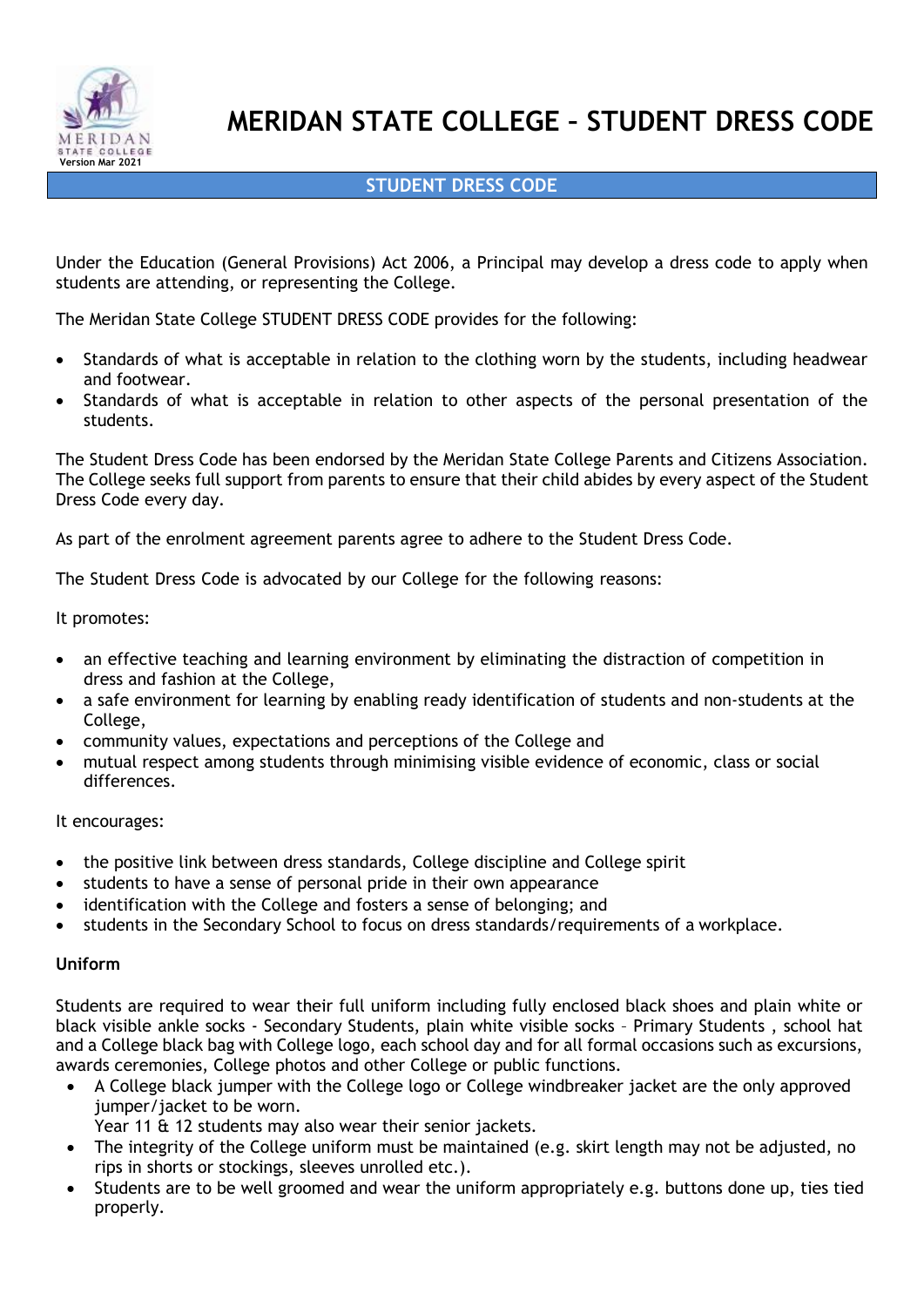- Boys' belts are to be plain and free from large buckles or studs.
- Students with visible tattoos are required to have them completely covered with a flesh coloured bandage whilst in College uniform.
- Beanies, gloves and scarves are not part of the College uniform.
- The College dress code DOES NOT include any other item of clothing or accessory, other than that included in the list of uniform items.

#### **Footwear**

- Due to Workplace Health and Safety regulations, students' footwear must provide adequate protection and cover the entire foot.
- Students attending this College must wear black (100% black, no other colour), polishable leather or vinyl joggers/shoes that are fully enclosed. Slip on shoes or boots are not appropriate.
- Shoelaces must be black.
- Suede, canvas or 'high tops' shoes are not acceptable.
- Primary Students Short white socks must be visible.
- Secondary Students Short white or black socks must be visible.
- Joggers are preferable as regular physical activity is part of the College's curriculum.

#### **Jewellery**

- Students may wear one small pair of plain sleepers or studs (silver or gold) in the ears only (one earing in each ear) and a watch.
- All other items of jewellery, such as rings, necklaces, bracelets, medallions, anklets are not permitted.
- A small CLEAR nose stud is acceptable. Other forms of facial/external piercing (including tongue and eyebrow piercing) are not permitted. These items will be removed and collected from the students.
- If medical medallions are required, a medical certificate must be provided to the College. No other accessories may be worn.
- Students wearing jewellery that does not comply with this policy will be instructed to remove the non-compliant item/s and place them away (eg. in their bag) for safekeeping. Ongoing non-complaint behaviour will be subject to intervention as per Non Compliance with Student Dress Code (below).

#### **Hair**

The College has a requirement to ensure Workplace Health and Safety requirements are met at all times.

This includes:

- Students are required to keep their hair neat and tidy so as **NOT** to interfere with their learning and to reduce the transfer of head lice; hairstyles should be kept well back out of eyes so as not to obscure vision.
- Students are required to tie their hair up if hair length is at or below the collar, when given as a direct instruction by a teacher.
- A hair net maybe required for some activities.
- Hair accessories MUST be in College colours calypso blue, purple or black. The uniform supplier sells the approved College scrunchie in these colours and elaborate flowers or coloured community hairbands should not be worn.
- Excessive unnatural hair colouring is not acceptable.
- Shaved tracks or mohawks haircuts are not permitted.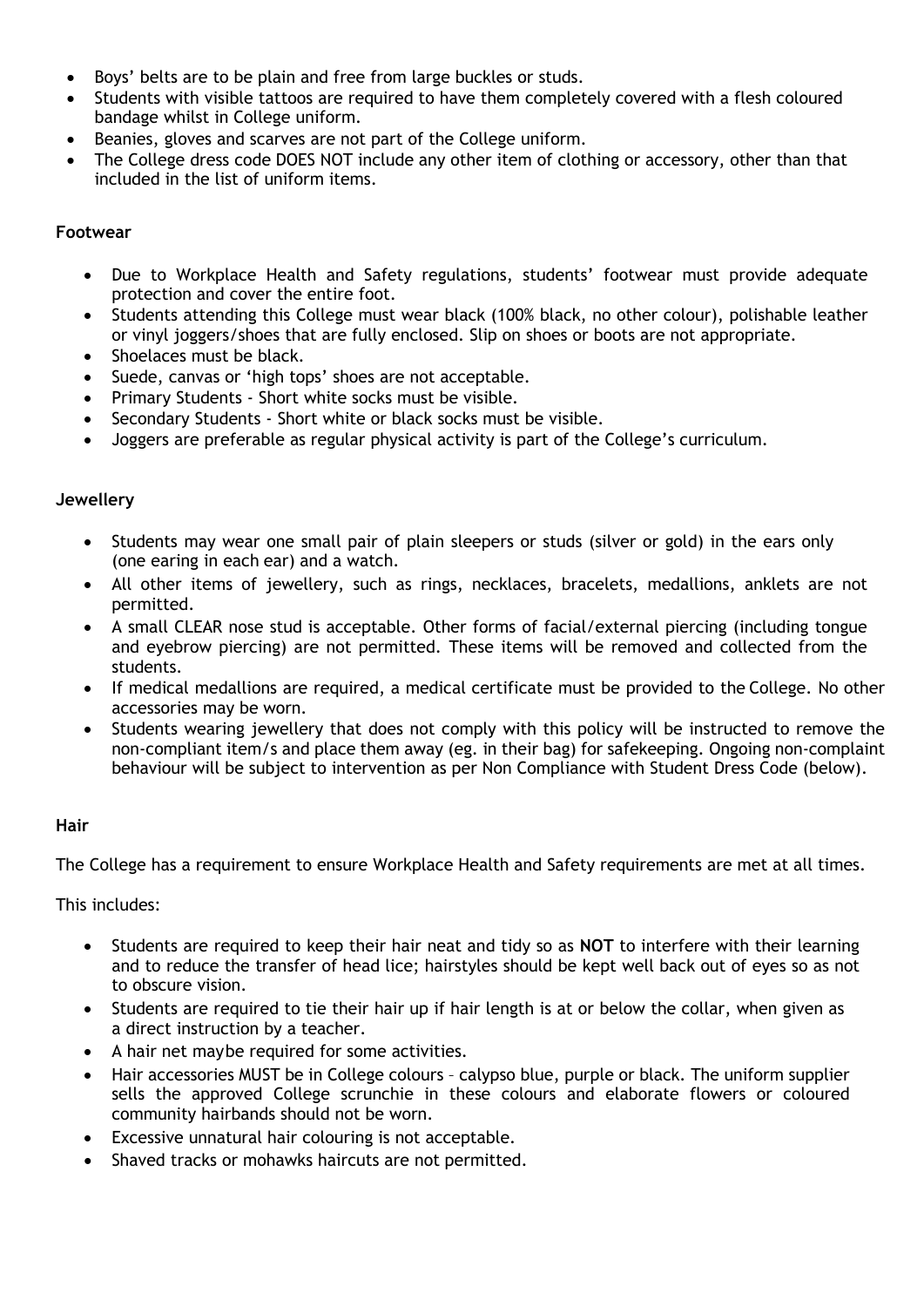### **Other**

- Students are to be well groomed and wear the uniform appropriately e.g. buttons done up, ties tied properly etc.
- Coloured nail polish and make up are NOT acceptable and must not be worn to the College. Students will be asked to remove nail polish and make-up.
- Acrylic nails are NOT accepted. Teachers will serve a 24 hour notice to remove acrylic nails. Non-compliance with this requirement can include detention, prevention of the student from attending or participating in any College activity that, in the reasonable opinion of the College Principal, is not part of the essential education program of the College.
- Make up including eyeliner and mascara must not be worn.
- The integrity of the College uniform must be maintained (e.g. skirt length may not be adjusted, no rips in shorts or stockings, sleeves unrolled etc.)
- Students must use a Meridan State College bag with logo to carry their belongings.
- Handbags are NOT acceptable.

## **Out of Uniform Procedures**

Students unable to wear an item of the uniform with a reasonable excuse must provide a note from a parent and **will be required to change into the correct uniform item** from a clean, well-maintained uniform pool prior to the commencement of the College day.

- The student's own article of clothing will be held until the exchanged article is returned at the end of the school day.
- Where the uniform item is unavailable, and the student's dress is deemed appropriate, the student will be issued with a **Uniform Pass** indicating that they have followed protocols and that the uniform item was unavailable.
- The College gives consideration to families to meet the uniform requirements by assisting and supporting them through our Support Services.

#### **Non Compliance with Student Dress Code**

Under the Education (General Provisions) Act 2006, permitted sanctions for non-compliance of the dress code can include one of the following:

- Reflection (including after school)
- Prevention of the student from attending, or participating in any College activity that, in the reasonable opinion of the College Principal, is not part of the essential education program of the College.
- Prevention of the student attending or participating in any activity where the student is representing the College.

#### **Non Uniform/Casual Clothes Days**

Non uniform days may occur as a fundraising activity. Students who do not wish to participate in the fundraising activity must wear their school uniform. Students wishing to participate in the fundraising activity are expected to come to the College dressed in such a fashion that:

- is suitable and appropriate,
- will allow individuals to fully participate in the set activities for that day,
- is inoffensive.
- is sun safe.

Specifically this means:

- substantial footwear should be worn, the foot should be fully enclosed,
- clothing will not bear words or messages which may be offensive to others,
- no singlets/tank tops/sleeveless ensembles,
- girl's skirts must be of reasonable length,
- no make-up,
- no jewellery as per dress code due to Workplace Health and Safety regulations.